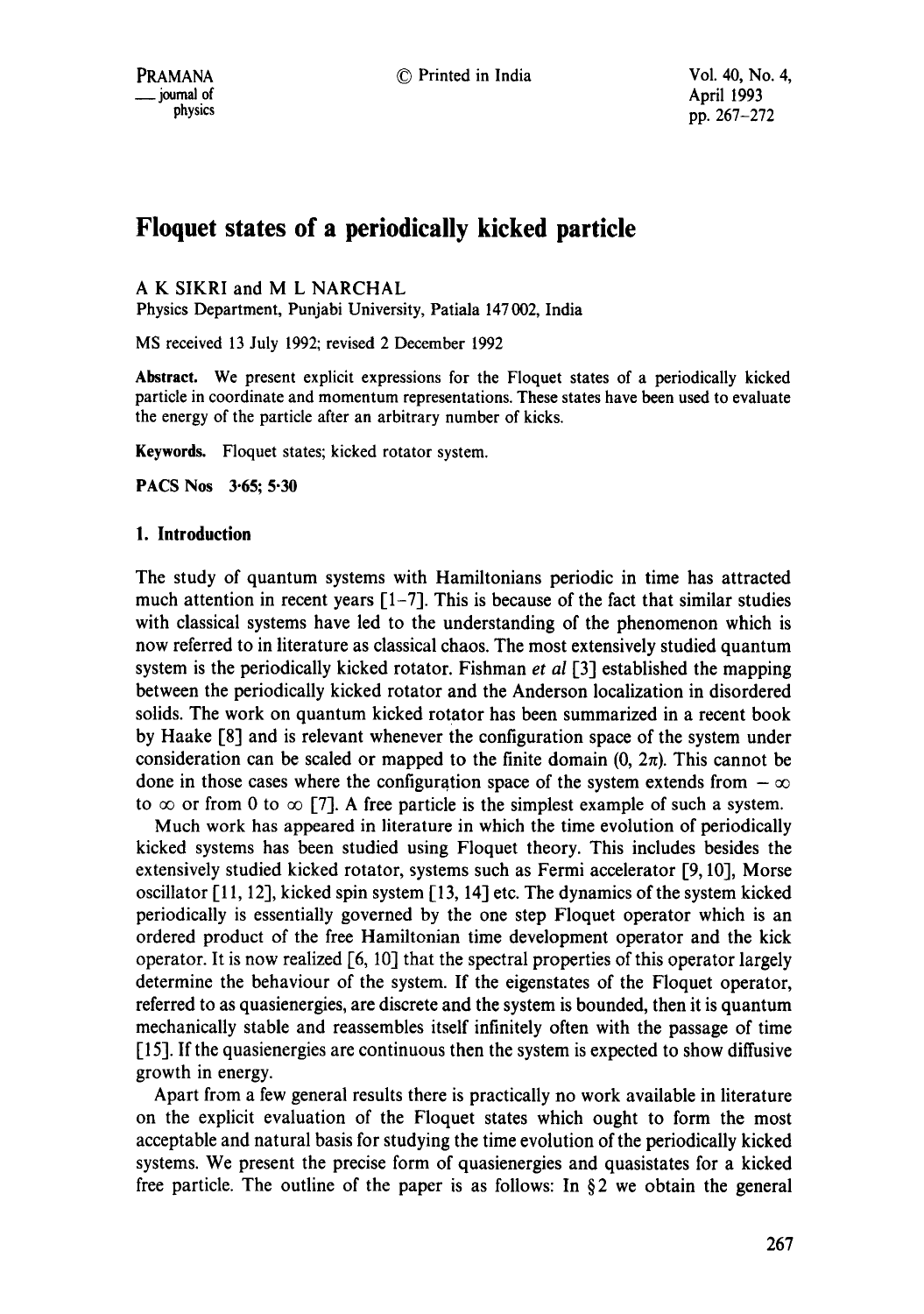#### *A K Sikri and M L Narchal*

expressions for the Floquet states in momentum and coordinate representations. These states are shown to be orthonormal and complete. This formalism is applied in § 3 to calculate the energy of a free particle after  $n$  kicks. Finally the results are summarized in § 4.

#### **2. General expressions for Floquet states**

Consider a free particle of mass m subject to time periodic Hamiltonian

$$
H = H_0 - \alpha x \sum_{n} \delta(t - nT) \tag{1}
$$

where

$$
H_0 = -\frac{\hbar^2}{2m} \frac{\partial^2}{\partial x^2}
$$
 (2)

and  $T$  is the kicking period. The dynamics of the system is described by one period evolution operator

$$
U = \exp(i\alpha x T/\hbar) \exp(-iH_0 T/\hbar).
$$
 (3)

Here the first part describes the evolution due to kicks whereas the second part gives the evolution in between the kicks.

Substituting  $k = \alpha T/h$  we may write the Floquet operator U as

$$
U = \exp(ikx) \exp[(i\hbar T/2m)(\partial^2/\partial x^2)].
$$
\n(4)

The Floquet states are the eigenstates of the operator  $U$  and are defined by the equation

$$
U|\beta\rangle = \exp(-i\beta)|\beta\rangle \tag{5}
$$

where  $|\beta\rangle$  is the Floquet state having quasienergy  $\beta$ . We shall obtain the quasienergy states using the p representation. The Floquet state  $|\beta\rangle$  may be written as

$$
|\beta\rangle = \frac{1}{2\pi} \int_{-\infty}^{\infty} \psi_{\beta}(\omega) \exp(i\omega x) d\omega
$$
 (6)

where  $\psi_{\beta}(\omega)$  is the space Fourier transform of  $|\beta\rangle$ .

Substituting the values of U and  $|\beta\rangle$  in (5) we obtain

$$
\frac{1}{2\pi} \int_{-\infty}^{\infty} \psi_{\beta}(\omega - k) \exp[(-i\hbar T/2m)(\omega - k)^{2}] \exp(i\omega x) d\omega \n= \frac{\exp(-i\beta)}{2\pi} \int_{-\infty}^{\infty} \psi_{\beta}(\omega) \exp(i\omega x) d\omega.
$$
\n(7)

Thus  $\psi_{\beta}(\omega)$  must satisfy the difference equation

$$
\psi_{\beta}(\omega - k) \exp\left[(-i\hbar T/2m)(\omega - k)^2\right] = \exp(-i\beta)\psi_{\beta}(\omega). \tag{8}
$$

Equation (8) can be easily shown to have the solution

$$
\psi_{\beta}(\omega) = \exp\left[(-i\hbar T/2m)(a\omega^3 + b\omega^2 + c\omega)\right]
$$
\n(9)

### **268 Pramana - J. Phys., VoL 40, No. 4, April 1993**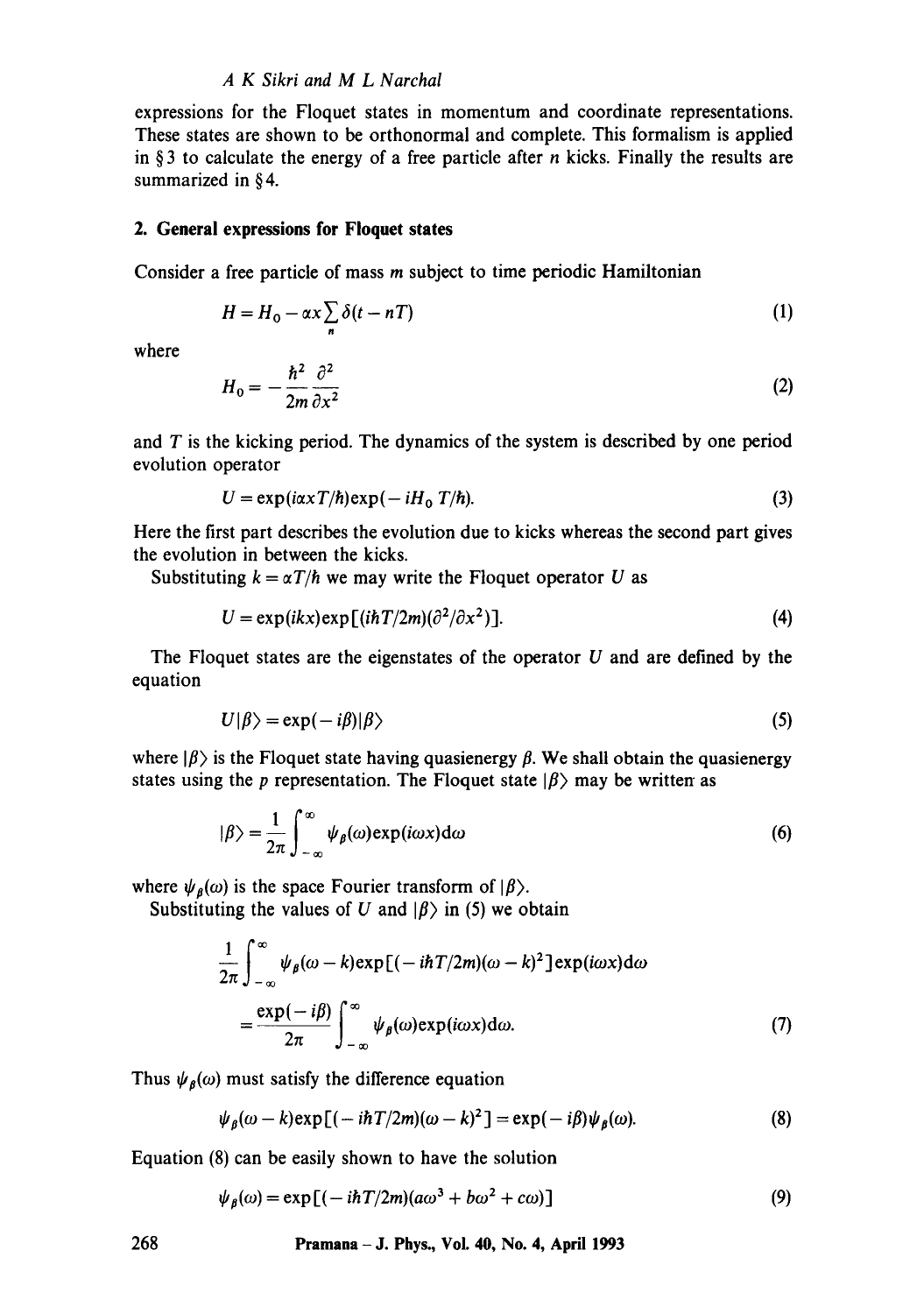*Floquet states of a periodically kicked particle* 

where

$$
a = 1/3k, \tag{10}
$$

$$
b = -1/2, \tag{11}
$$

$$
c = -2m\beta/\hbar T k + k/6. \tag{12}
$$

Equation (12) shows that the parameter  $\beta$  may be arbitrarily chosen. Thus the quasienergies of a periodically kicked free particle form a continuum.

Substituting the value of  $\psi_{\beta}(\omega)$  in (6), the expression for Floquet state  $|\beta\rangle$  becomes

$$
|\beta\rangle = \frac{1}{2\pi} \int_{-\infty}^{\infty} \exp(-if(\omega)) \exp(i\beta\omega/k) \exp(i\omega x) d\omega
$$
 (13)

where

$$
f(\omega) = \frac{\hbar T}{2m} \left( \frac{\omega^3}{3k} - \frac{\omega^2}{2} + \frac{k\omega}{6} \right). \tag{14}
$$

The normalized Floquet state is given by

$$
|\beta\rangle = \frac{1}{2\pi\sqrt{k}} \int_{-\infty}^{\infty} \exp(-if(\omega)) \exp(i\beta\omega/k) \exp(i\omega x) d\omega.
$$
 (15)

The coordinate representation of Floquet state  $|\beta\rangle$  turns out to be

$$
|\beta\rangle = \frac{\exp(i\beta/2)}{3\sqrt{k}} \exp(ikx/2) z \left[ J_{1/3} \left( \frac{2yz}{3} \right) + J_{-1/3} \left( \frac{2yz}{3} \right) \right]
$$
(16)

where

$$
z = (2\gamma mk/\hbar T)^{1/2} \tag{17a}
$$

$$
\gamma = \beta/k + \hbar k / 24m + x. \tag{17b}
$$

It is easy to verify that the scalar product of Floquet states  $|\beta\rangle$  and  $|\beta'\rangle$  is

$$
\langle \beta' | \beta \rangle = \delta(\beta' - \beta). \tag{18}
$$

Thus we conclude that the Floquet states of a free particle belonging to different eigenvalues are orthonormal.

Further the states satisfy the completeness relation

$$
\int_{-\infty}^{\infty} d\beta |\beta\rangle_{xx'} \langle \beta| = \delta(x - x')
$$
 (19)

where  $|\beta\rangle_x$  is the state defined by (15) and  $|\beta\rangle_x$  is the same state in which the coordinate variable x is replaced by *x'.* 

Thus any arbitrary free particle state  $|\psi\rangle$  may be expanded in terms of the complete set of Floquet states as

$$
|\psi\rangle = \int_{-\infty}^{\infty} d\beta |\beta\rangle \langle \beta | \psi \rangle
$$
 (20)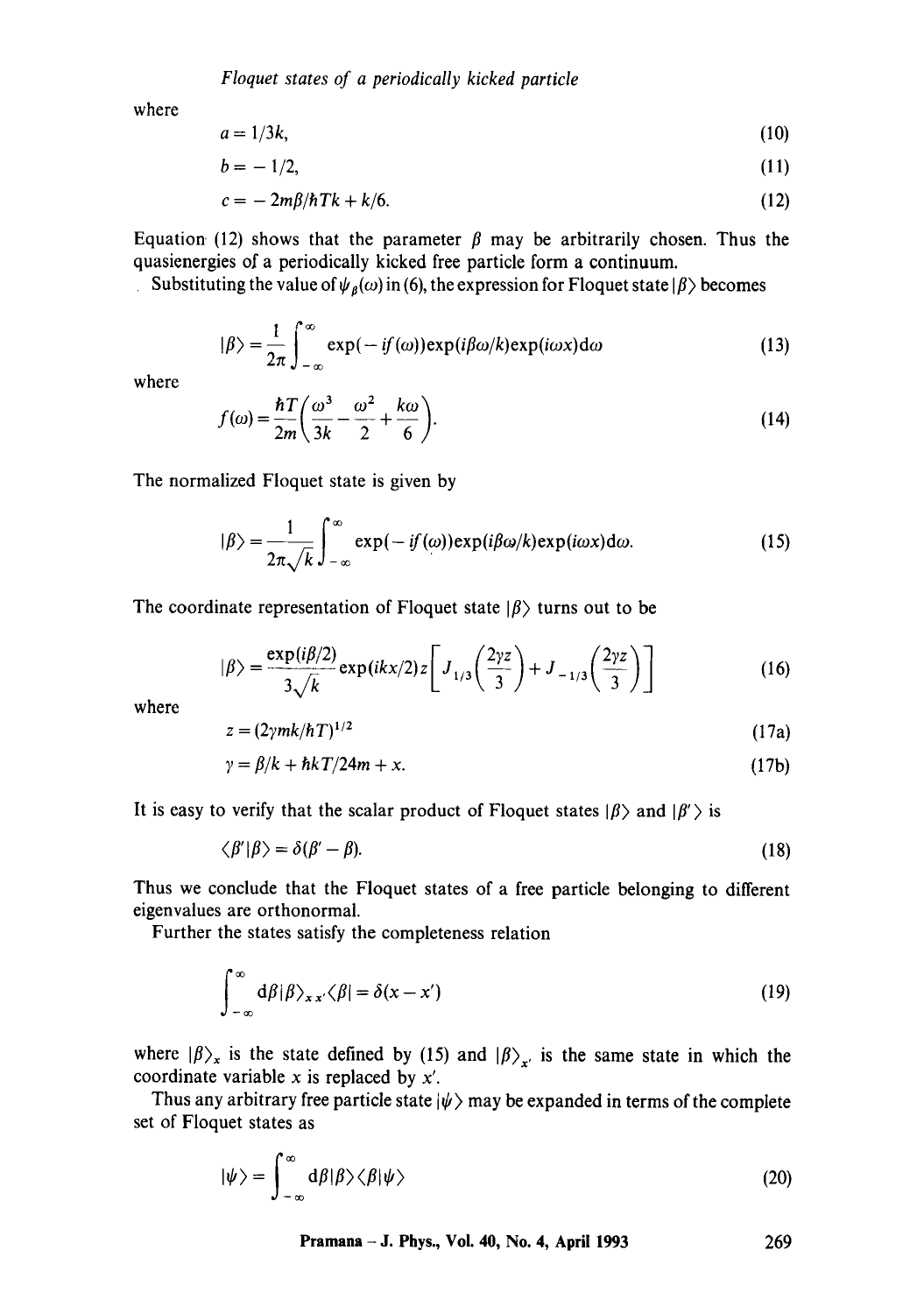### *A K Sikri and M L Narchal*

#### **3. Expectation value of observables**

Suppose  $\psi_0$  and  $\psi_n$  are the wavefunctions of the system immediately after time 0 and  $nT(n = 1, 2, 3, 4, ...)$  respectively. Then

$$
\psi_n = U^n \psi_0. \tag{21}
$$

Since the set  $|\beta\rangle$  is complete, we expand the ket  $|\psi_0\rangle$  as

$$
|\psi_0\rangle = \int_{-\infty}^{\infty} d\beta |\beta\rangle \langle \beta |\psi_0\rangle.
$$
 (22)

Substituting this value in (21) and using (5) we obtain

$$
|\psi_n\rangle = \int_{-\infty}^{\infty} d\beta \exp(-in\beta)|\beta\rangle \langle \beta|\psi_0\rangle.
$$
 (23)

If O is any operator then its expectation value in a state  $|\psi_n\rangle$  after n kicks is

$$
\langle O\rangle_n = \langle \psi_n|O|\psi_n\rangle.
$$

Using (23) it takes the form

$$
\langle O \rangle_n = \int_{-\infty}^{\infty} \int_{-\infty}^{\infty} d\beta d\beta' \exp(-in(\beta - \beta')) \langle \beta | \psi_0 \rangle \langle \psi_0 | \beta' \rangle \langle \beta' | O | \beta \rangle \qquad (24)
$$

*Energy of the kicked particle:* The energy of the free particle after n kicks is given by

$$
E_n = \int_{-\infty}^{\infty} \int_{-\infty}^{\infty} d\beta d\beta' \exp(-in(\beta - \beta')) \langle \beta | \psi_0 \rangle \langle \psi_0 | \beta' \rangle \langle \beta' | H_0 | \beta \rangle. \tag{25}
$$

It can be easily shown that

$$
\langle \beta' | H_0 | \beta \rangle = \frac{\hbar^2}{4\pi mk} \int_{-\infty}^{\infty} \omega^2 \exp(i(\beta - \beta')\omega/k) d\omega \tag{26a}
$$

$$
\langle \beta | \psi_0 \rangle = \frac{1}{2\pi \sqrt{k}} \int_{-\infty}^{\infty} \exp(if(\omega)) \exp(-i\beta \omega/k) \psi(\omega) d\omega \tag{26b}
$$

$$
\langle \psi_0 | \beta' \rangle = \frac{1}{2\pi \sqrt{k}} \int_{-\infty}^{\infty} \exp(-if(\omega')) \exp(i\beta' \omega'/k) \psi^*(\omega') d\omega' \tag{26c}
$$

where  $\psi(\omega)$  is the Fourier transform of  $\psi_0$ .

Substituting these values in (25) and rearranging various terms we obtain

$$
E_n = \frac{\hbar^2}{16\pi^3 mk^2} \int_{-\infty}^{\infty} \int_{-\infty}^{\infty} \int_{-\infty}^{\infty} d\omega \, d\omega' \, d\omega'' \psi^*(\omega') \psi(\omega) \omega''^2
$$
  
×  $\exp\left(i[f(\omega) - f(\omega')\right]) \int_{-\infty}^{\infty} d\beta \exp\left[-i\beta(n + (\omega/k) - (\omega''/k))\right]$   
×  $\int_{-\infty}^{\infty} d\beta' \exp[i\beta'(n + (\omega'/k) - (\omega''/k))].$  (27)

**270 Pramana- J. Phys., Vol. 40, No. 4, April 1993**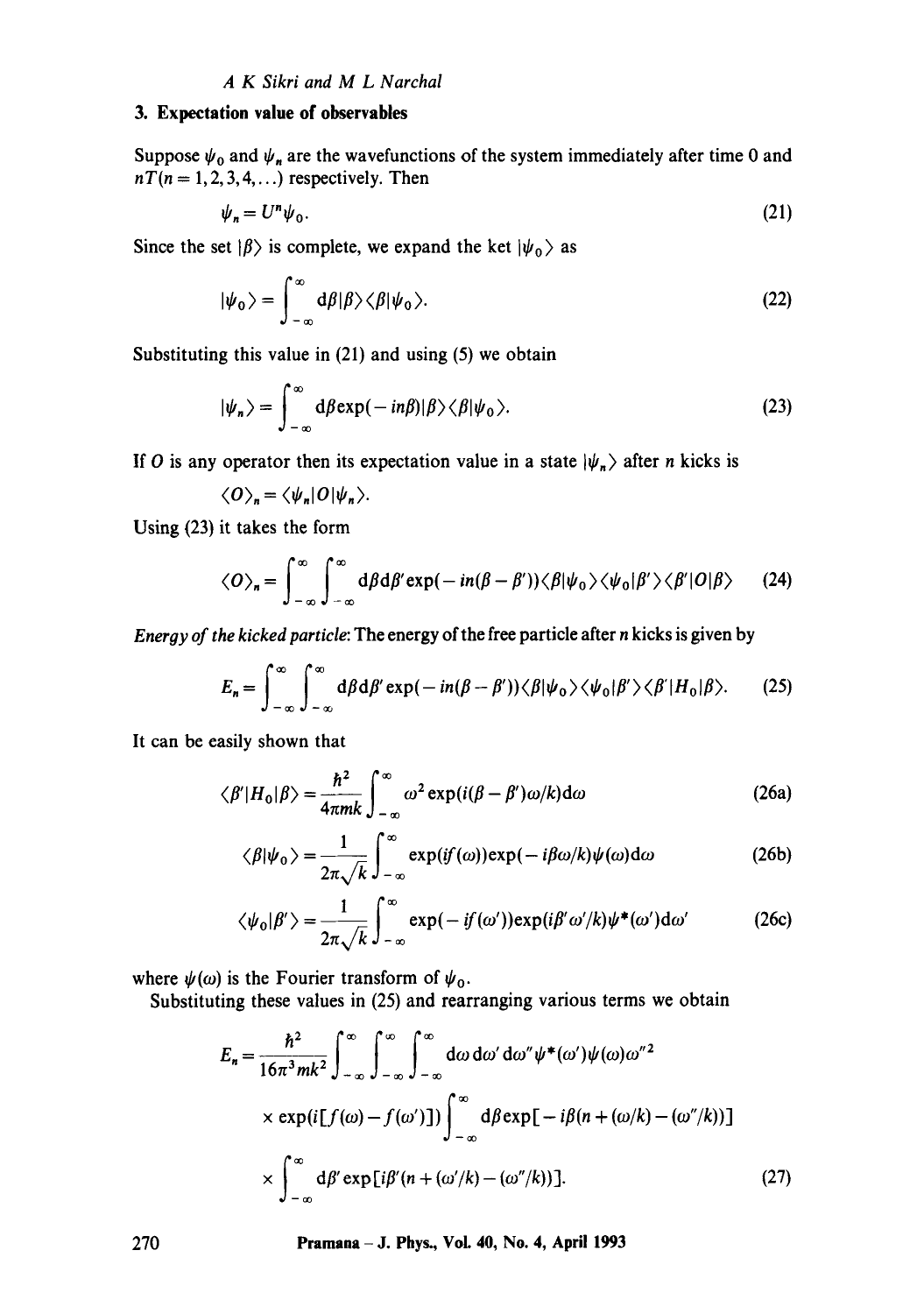## *Fioquet states of a periodically kicked particle*

Integrating over  $\beta$  and  $\beta'$  we obtain

$$
E_n = \frac{\hbar^2}{4\pi m} \int_{-\infty}^{\infty} \int_{-\infty}^{\infty} \int_{-\infty}^{\infty} d\omega \, d\omega' \, d\omega'' \psi^*(\omega') \psi(\omega) \omega''^2 \exp(i[f(\omega) - f(\omega')])
$$
  
 
$$
\times \delta(\omega - \omega'' + nk) \delta(\omega' - \omega'' + nk). \tag{28}
$$

Integration over  $\omega$  and  $\omega'$  gives

$$
E_n = \frac{\hbar^2}{4\pi m} \int_{-\infty}^{\infty} \omega^{n/2} \psi^*(\omega^n - nk) \psi(\omega^n - nk) d\omega^n.
$$
 (29)

Changing the variable of integration from  $\omega'' - nk$  to  $\omega$ , the above expression for  $E_n$ reduces to

$$
E_n = \frac{\hbar^2}{4\pi m} \Bigg[ \int_{-\infty}^{\infty} \omega^2 |\psi(\omega)|^2 d\omega + n^2 k^2 \int_{-\infty}^{\infty} |\psi(\omega)|^2 d\omega + 2nk \int_{-\infty}^{\infty} \omega |\psi(\omega)|^2 d\omega \Bigg].
$$
\n(30)

It can be shown that

 $\overline{\phantom{a}}$ 

$$
\int_{-\infty}^{\infty} |\psi(\omega)|^2 d\omega = 2\pi, \tag{31a}
$$

$$
\frac{\hbar^2}{4\pi m}\int_{-\infty}^{\infty}\omega^2|\psi(\omega)|^2\,\mathrm{d}\omega=\left\langle\frac{p_x^2}{2m}\right\rangle_0,\tag{31b}
$$

$$
\frac{1}{2\pi} \int_{-\infty}^{\infty} \omega |\psi(\omega)|^2 d\omega = \frac{1}{\hbar} \langle p_x \rangle_0, \tag{31c}
$$

where  $\langle \rangle_0$  means the expectation value of observable in initial state  $\psi_0$ .

Using these results in (30) we obtain

$$
E_n = \left\langle \frac{p_x^2}{2m} \right\rangle_0 + \frac{n^2 \hbar^2 k^2}{2m} + \frac{n \hbar k}{m} \langle p_x \rangle_0.
$$
 (32)

In terms of  $\alpha$  it becomes

$$
E_n = \left\langle \frac{p_x^2}{2m} \right\rangle_0 + \frac{\alpha^2 T^2}{2m} n^2 + \frac{\alpha T n}{m} \langle p_x \rangle_0.
$$
 (33)

This expression shows that the energy of particle grows monotonically with the number of kicks without showing any recurrence.

### **4. Summary**

The explicit expressions for Floquet states of a periodically kicked free particle have been obtained in coordinate and momentum representations. The quasienergies of the system have been found to form a continuum. The momentum representation of Floquet states has been utilized to calculate the energy of particle after an arbitrary